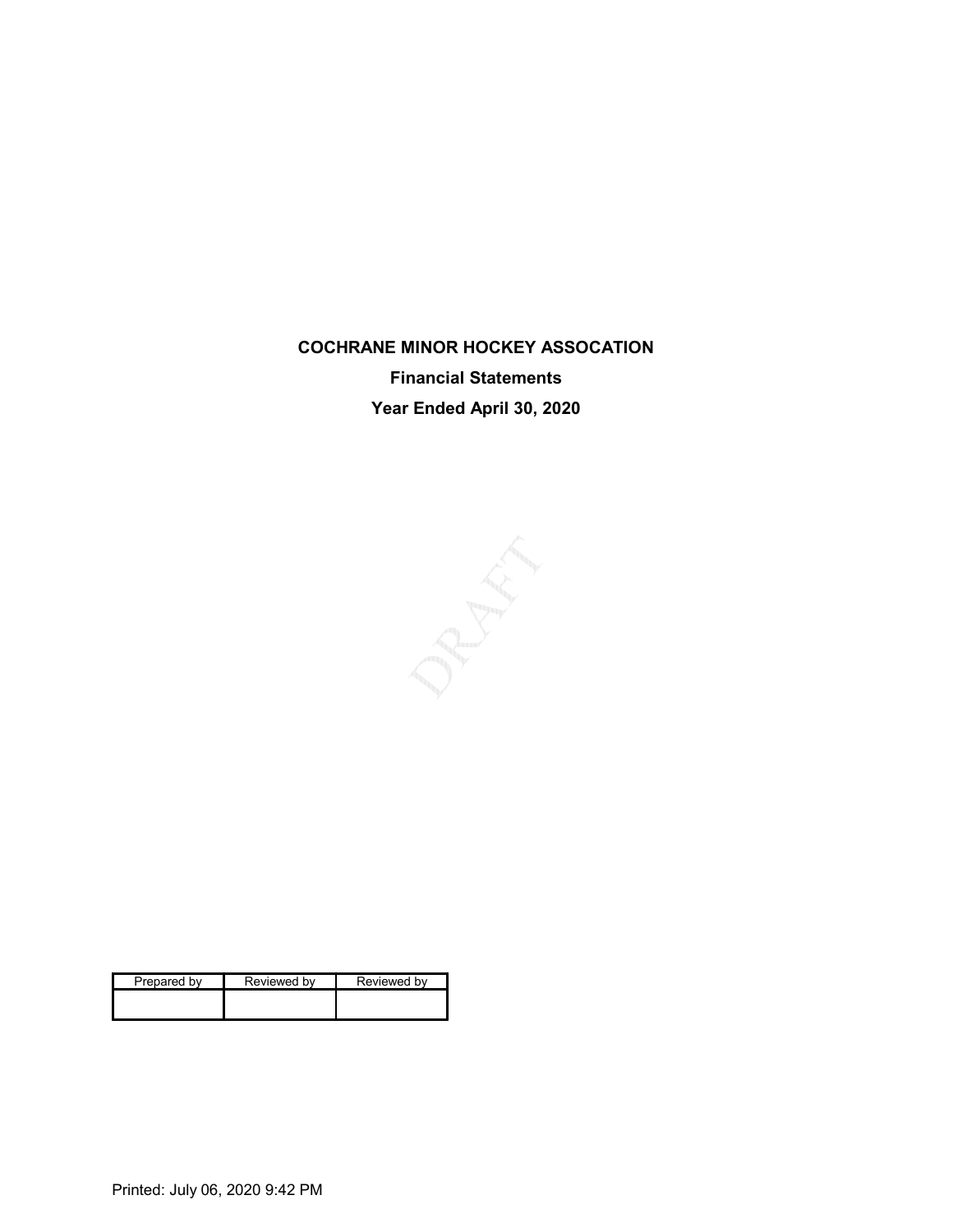## COCHRANE MINOR HOCKEY ASSOCATION Index to Financial Statements Year Ended April 30, 2020

|                                                                  | Page |
|------------------------------------------------------------------|------|
| FINANCIAL STATEMENTS                                             |      |
| <b>Statement of Financial Position</b>                           |      |
| Statement of Revenues and Expenditures and Changes in Net Assets | ◠    |

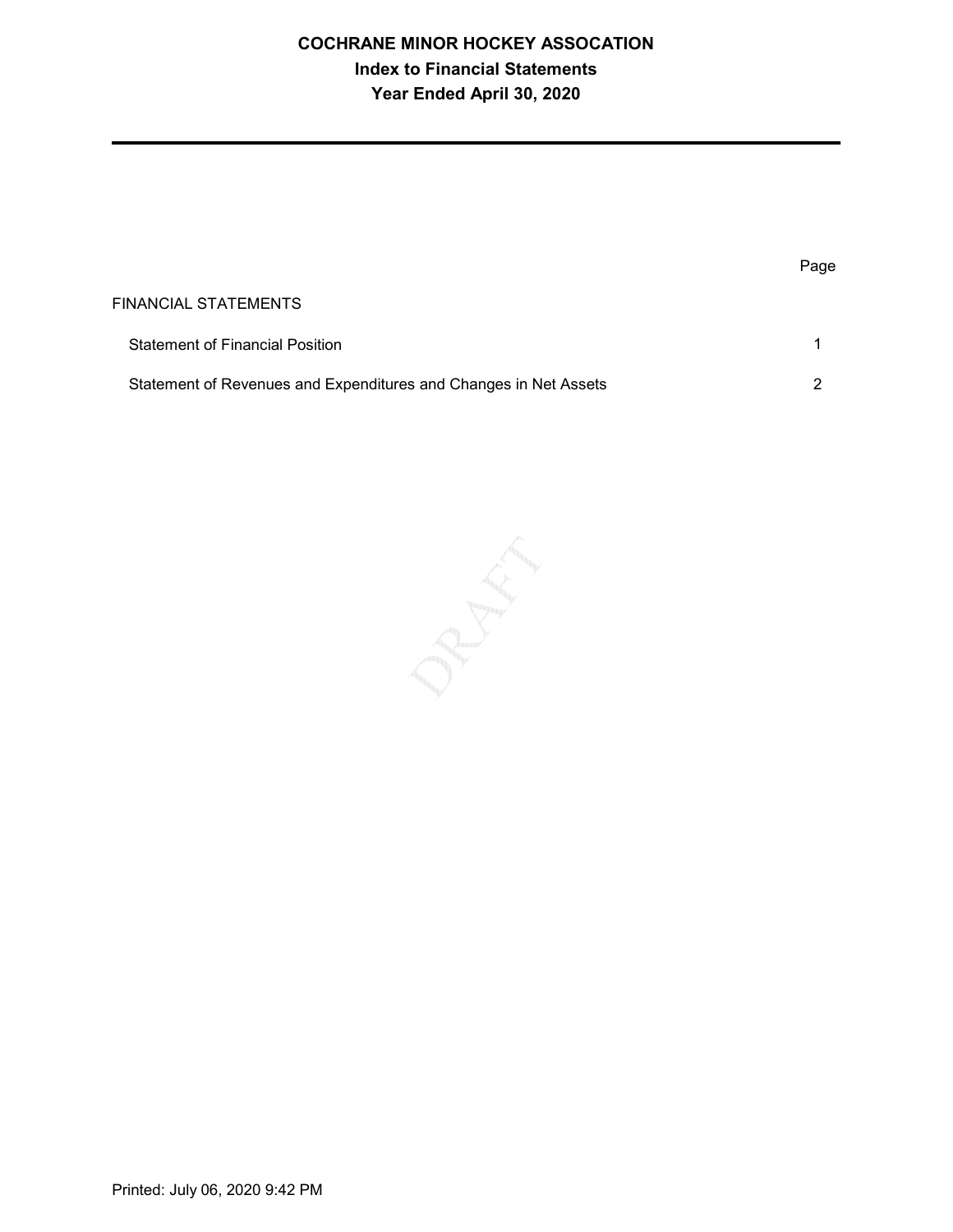## COCHRANE MINOR HOCKEY ASSOCATION Statement of Financial Position April 30, 2020

|                                                                                                   | 2020                            | 2019                            |
|---------------------------------------------------------------------------------------------------|---------------------------------|---------------------------------|
| <b>ASSETS</b>                                                                                     |                                 |                                 |
| <b>CURRENT</b><br>Cash<br>Accounts receivable<br>Prepaid expenses                                 | \$<br>263,650<br>109,582<br>400 | \$<br>260,270<br>138,408<br>646 |
|                                                                                                   | 373,632                         | 399,324                         |
| JERSEYS AND EQUIPMENT (Net of accumulated amortization)                                           | 66,862                          | 75,353                          |
|                                                                                                   | \$<br>440,494                   | \$<br>474,677                   |
| <b>LIABILITIES AND FUND BALANCES</b>                                                              |                                 |                                 |
| <b>CURRENT</b><br>Accounts payable<br>Refundable team equipment deposits<br>Prepaid registrations | \$<br>2,840<br>13,000<br>2,890  | \$<br>14,551<br>2,000<br>25,946 |
|                                                                                                   | 18,730                          | 42,497                          |
| <b>NET ASSETS</b>                                                                                 | 421,764                         | 432,180                         |
|                                                                                                   | 440,494                         | \$<br>474,677                   |
| ON BEHALF OF THE BOARD                                                                            |                                 |                                 |
| <b>Director</b>                                                                                   |                                 |                                 |
| <b>Director</b>                                                                                   |                                 |                                 |